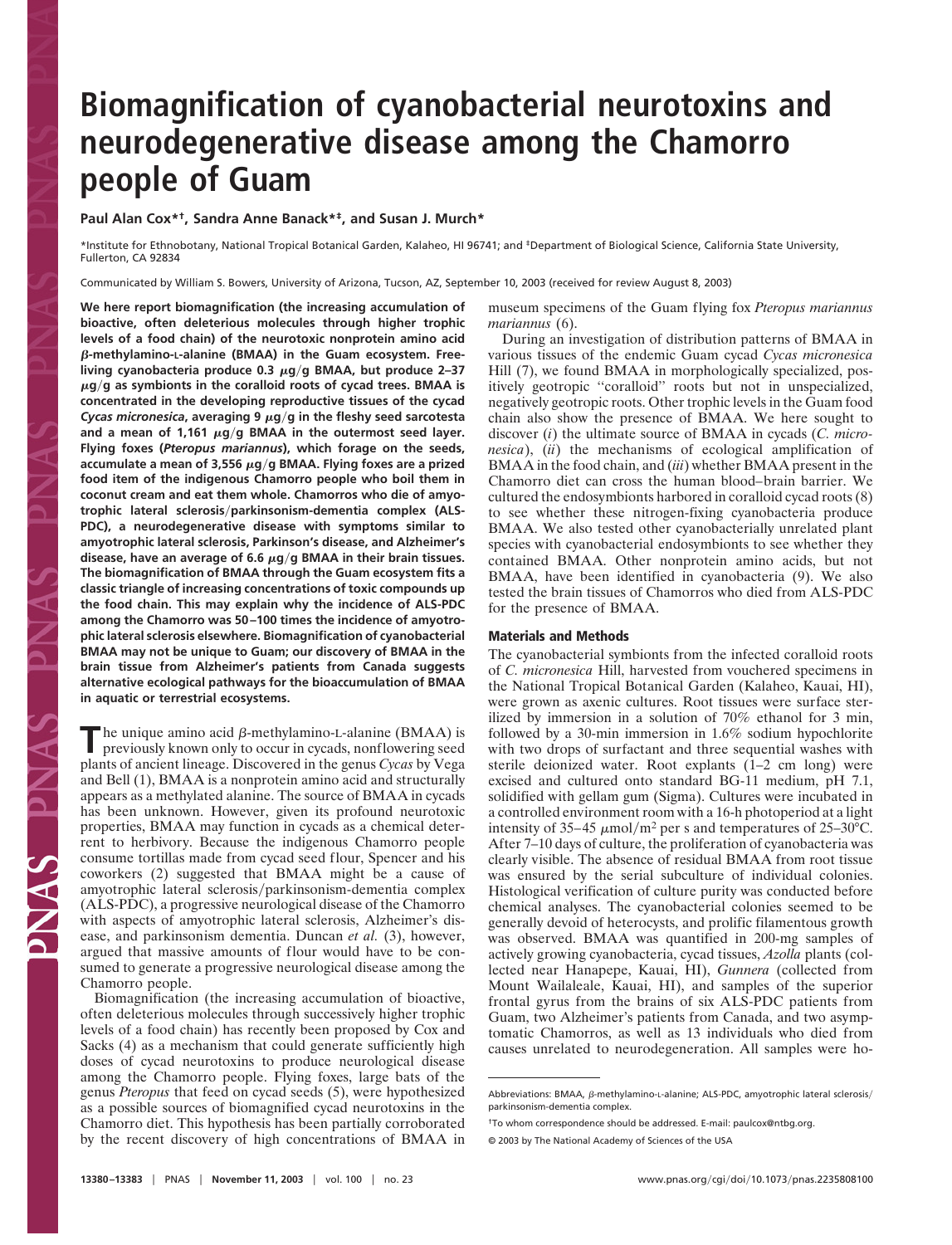

**Fig. 1.** Biomagnification of cyanobacterial BMAA in Guam. The widths of the arrows are proportional to the concentration of free BMAA delivered to the next higher trophic level.

mogenized twice in 0.1 N trichloroacetic acid and centrifuged at  $15,800 \times g$  for 3 min to precipitate proteins and extract free amino acids. Sample extracts of free amino acids were derivatized with 6-aminoquinolyl-*N*-hydroxysuccinimidyl carbamate and amino acids quantified via HPLC separation as published (6). The presence of BMAA in the samples as well as the identity and purity of the BMAA peak in the HPLC separation was verified by liquid chromatography–mass spectroscopy by using an Agilent 1100 HPLC coupled with a variable wavelength diode-array detector and an SL single quadrapole mass spectrometer with an atmospheric pressure ionization source by using the electrospray ionization interface. Compounds were separated on a Waters SymetryShield RP-18 column heated at  $30^{\circ}$ C with a linear gradient elution of CH<sub>3</sub>CN (10–40%) in water. The diode-array detector detected compounds at 254 nm with a full spectral scan from 190 to 450 nm and 0.5-nm resolution within a semimicro flow cell. Nitrogen gas was purified and supplied to the electrospray ionization interface with a nebulizing pressure of 35 psi, and two distinct modes were used for detection of compounds within the mass spectrometer. The initial signal was determined in positive scan mode with a 100- to 600-Da range at 50-V fragmentor voltage. BMAA was identified through selective ion monitoring in the positive ion mode with a dwell time of 45 ms and a 150-V fragmentor voltage. For both signals, the capillary voltage was 3 kV, and the electron multiplier voltage gain was 1 V. The cycle time was 0.82 s per cycle, split 50% for each of the two mass spectroscopy signals.

## **Results**

The accumulation of BMAA in ascending trophic levels of the Guam ecosystem fits classic models of biomagnification (Fig. 1). We report the results by trophic level, beginning with the lowest.

**Cyanobacteria.** If nitrogen can be considered as a key ecological currency that flows through the ecosystem, then nitrogen-fixing cyanobacteria (10) are at the base of the nitrogen pyramid (Fig. 1). Axenic cultures of *Nostoc* isolated from coralloid roots of *C. micronesica* were found to produce  $0.3 \mu g/g$  BMAA.

**RootCyanobacterial Symbiosis.** BMAA was not detected in roots with normal morphology, but is abundant in positively geotropic coralloid roots, whose prolific branching causes them to resemble small clumps of coral near the soil surface (Fig. 2*b*). Cyanobacteria live as endosymbionts in the coralloid roots, invading a specialized region of the root (Fig. 2*c*). BMAA levels vary with root maturity; uninfected coralloid roots have no BMAA, coralloid roots with new flourishing infections have 37  $\mu$ g/g, and coralloid roots with abundant but senescent infections have  $2 \mu g/g$  (7). Before our work, BMAA had previously been found only in cycads, so to corroborate cyanobacteria as the source of BMAA in cycads, we examined two unrelated plant species with cyanobacterial symbionts (11). *Azolla filiculoides*, a floating fern with cyanobacteria symbionts in its leaves (12), has 2  $\mu$ g/g BMAA, whereas *Gunnera kauaiensis*, a large-leafed angiosperm (13, 14) with cyanobacterial symbionts in the petiolar tissue, has 4  $\mu$ g/g BMAA in the petioles. *Azolla* is commonly used in Southeast Asia as a green manure in rice paddies.

**Cycads.** Cycads have varying levels of BMAA in different tissues, with the highest concentrations in the developing reproductive organs (7). The fleshy sarcotesta of the seeds have a mean of 9  $\mu$ g/g BMAA, and the outermost layer of the seed has a mean of  $1,161 \mu$ g/g BMAA; both of these tissues are consumed by flying foxes. The gametophytes, or seed kernels, which are processed into flour by the Chamorro people (and are not typically eaten by flying foxes), have 240  $\mu$ g/g BMAA before processing.

**Flying Foxes.** Cycad seeds are one of the top 10 food items of Guamanian flying foxes (5). Museum specimens of Guamanian flying foxes of the species *P. mariannus mariannus* have a mean of 3,556  $\mu$ g/g BMAA (6). Flying foxes are served at traditional Chamorro feasts where they are prepared by boiling and then eaten in their entirety including brains, viscera, fur, and wing membranes (5). The immense appetite of the Chamorro people for flying foxes resulted in *P. mariannus mariannus* being placed on the endangered species list, after the other Guamanian flying fox species, *Pteropus tokudae*, went extinct (15).

**Chamorro People.** The Chamorro people celebrate the consumption of flying foxes as one of the key components of their culture. Consumption of flying foxes greatly accelerated when the Chamorros gained access to firearms and disposable incomes as Guam was developed as a military base (5). We found a mean of 6  $\mu$ g/g free BMAA in brain tissues from the frontal cortex of six Chamorro patients who died from ALS-PDC. We also found a mean of 6.6  $\mu$ g/g BMAA in brain tissues from the frontal cortex of two patients from Canada who died from Alzheimer's disease (Fig. 3). Our studies were based on a subset of tissues that have been extensively studied (16) and consisted of patients with long clinical histories and histochemical evidence of progressive neurodegeneration on autopsy. BMAA was not found in brain tissues of a group of 13 individuals who died of causes unrelated to neurodegeneration. Clinical details of these cases and data from controls will appear elsewhere.

## **Discussion**

The biomagnification of BMAA through the Guamanian ecosystem, with two orders of magnitude increase of concentration at each organismic level (Fig. 1) from cyanobacteria  $(0.3 \mu g/g)$ to cycad (37  $\mu$ g/g) to flying fox (3,556  $\mu$ g/g), is similar to the biomagnification of DDT, PCBs, and other lipophilic pesticides or pollutants up the food chain. BMAA is not lipophilic, however, nor is it a consequence of pesticides or industrial pollutants. BMAA is a naturally occurring, nonprotein amino acid that is produced by cyanobacteria. Its possible ecological function in cyanobacteria is unclear. Although each molecule of BMAA has two nitrogen atoms, BMAA seems to play only a minor role as a mechanism of nitrogen transfer within the coralloid  $root/c$ yanobacterial symbiosis, as the ratio of the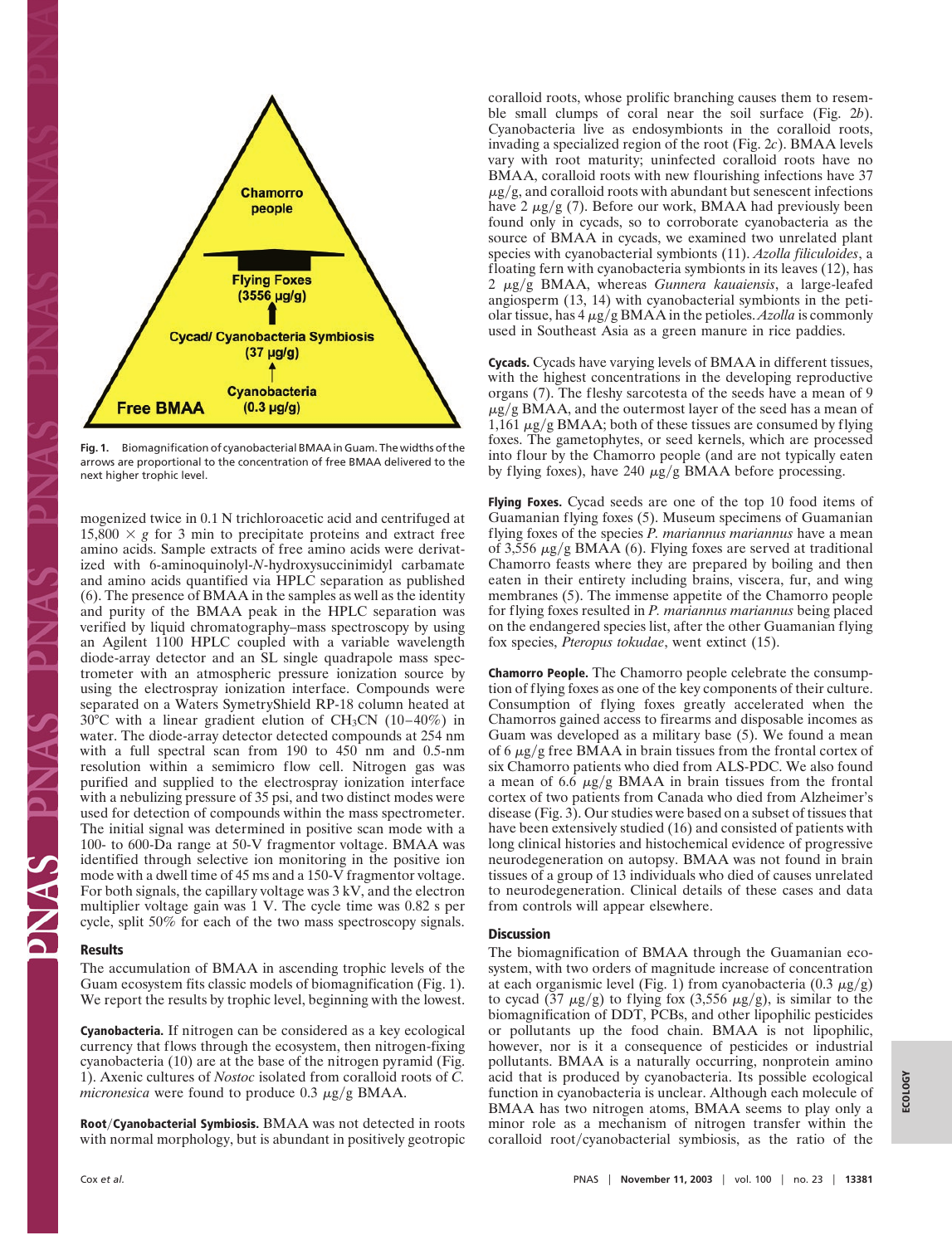

**Fig. 2.** *C. micronesica* Hill. (*a*) Habit in South Guam as a 4-m-tall unbranched tree. (*b*) Positively geotropic coralloid roots with tips cut to show zone of cyanobacterial invasion. (*c*) Cross section of coralloid root showing green ring of cyanobacterial growth. (*d*) *P. mariannus* feeding on fleshy sarcotesta of seed (photo courtesy of Merlin Tuttle, Bat Conservation International). (*e*) Cyanobacteria of the genus *Nostoc* cultured from the coralloid roots.

concentration of GLU to BMAA in coralloid roots is high, ranging from 255:1 to 11,494:1 (7). The high concentration of BMAA in the developing reproductive organs of *C. micronesica*  $(1,546 \mu g/g BMAA$  in the immature male sporangia and 1,161  $\mu$ g/g BMAA in the outer integument layer of the seed sarcotesta) suggests that BMAA may serve as an antiherbivory compound in cycads (7). If true, this indicates that the few, but taxonomically diverse plant species that have established symbiotic relationships with cyanobacteria including primitive seed plants (cycads), aquatic ferns (*Azolla*), and flowering plants (*Gunnera*), may derive antiherbivory protection as well as nitrogen fixation as a benefit from the symbiosis.

Flying foxes, however, may suffer increased mortality or motor neuron impairment from the BMAA they accumulate. Because there are no native predators of flying foxes in Guam, there is little likelihood that BMAA functioned in them as an antipredator deterrent. However, if BMAA is indeed a ''slow toxin'' as suggested by Spencer and his coworkers (17), flying foxes in nature may not live long enough to succumb to progressive motor neuron disease from this potent excitotoxin. Controlled feeding experiments with living flying foxes, perhaps from a closely related species (as *P. mariannus* is highly endangered), may help to resolve these issues.

BMAA, which originates with cyanobacteria, accumulates through the Guam food chain (Fig. 1) and is then inadvertently ingested by the Chamorro people during their traditional feasting on flying foxes. We suggest that BMAA now be reinvestigated as a primary cause of progressive motor neuron disease among the Chamorro population. Given the high concentrations of BMAA in flying foxes (6), and given that the Chamorros are the only culture in the Mariannas islands to eat flying foxes, it is of interest that incidence rates of ALS-PDC among the Chamorros once peaked at 50–100 times the incidence of amyotrophic lateral sclerosis elsewhere (18). Interviews with Chamorros indicate that flying foxes are the most favored food item (5) with some informants reported eating multiple flying foxes per week when they were abundant. Consumption of *P. mariannus* waned, however, as the flying fox populations drastically declined because of overhunting.

The neurotoxin derived from eating a single flying fox, which could yield a BMAA dose equivalent to eating 1,014 kg of cycad flour, would eclipse any alternative source of BMAA in the Chamorro diet, particularly among those who ate flying foxes with some frequency. Comparing individual lifetime BMAA doses derived from flying foxes versus cycad flour is difficult, but consumption of flying foxes peaked during the mid-20th century